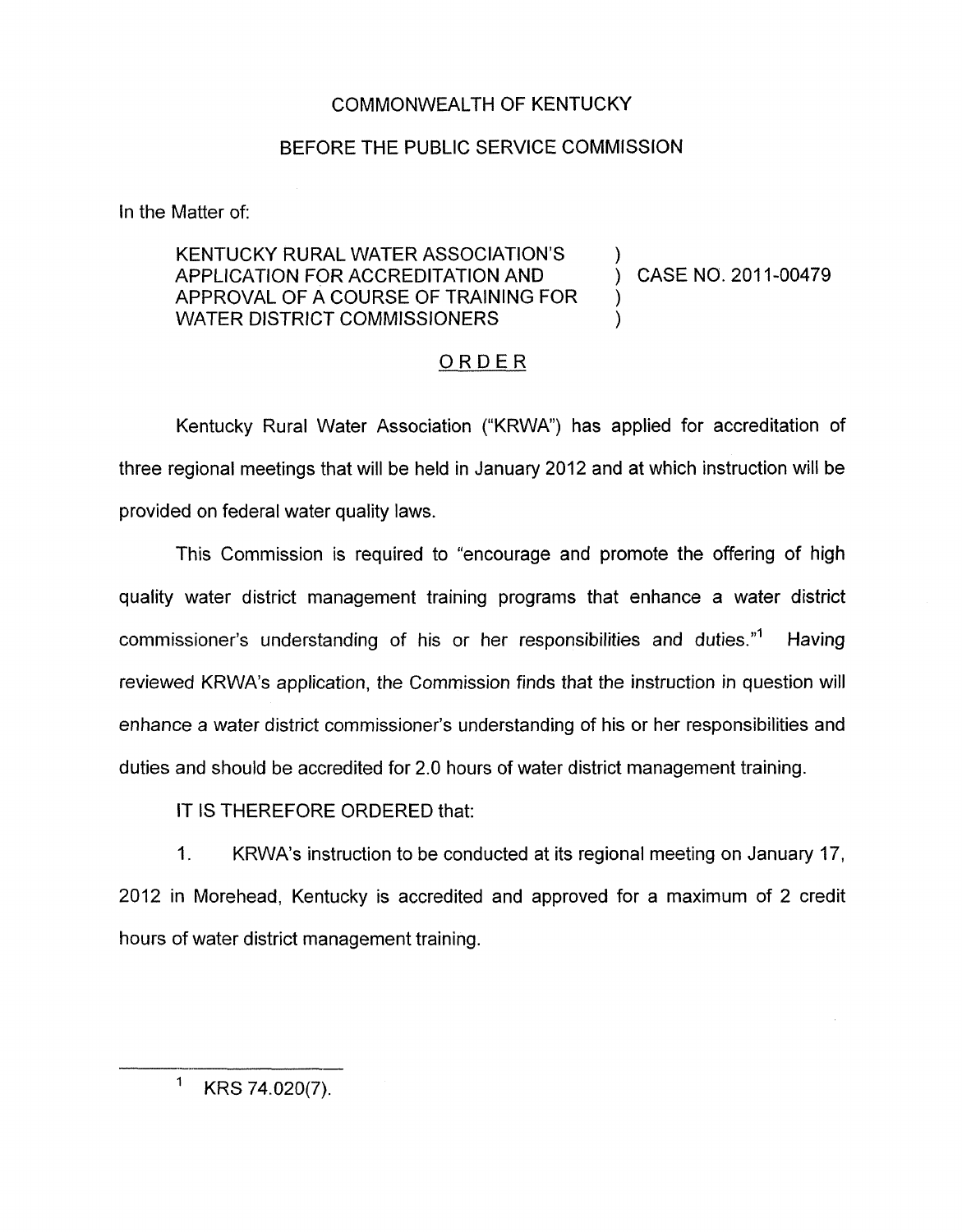2. KRWA's instruction to be conducted at its regional meeting on January 19, 2012 in Owensboro, Kentucky is accredited and approved for a maximum of 2 credit hours of water district management training.

3. KRWA's instruction to be conducted at its regional meeting on January 26, 2012 in Draffenville, Kentucky is accredited and approved for a maximum of 2 credit hours of water district management training.

**4.** KRWA shall retain a record of all water district commissioners attending the accredited and approved presentations.

*5.* No later than February 15, 2012, KRWA shall file with the Commission:

a. A sworn statement attesting that the accredited instruction was performed;

b. A description of any changes in the presenters or the proposed curriculum that occurred after KRWA's application; and

c. The name of each water district commissioner who attended, his or her water district, and the number of hours that he or she attended.

By the Commission



ATTEST:

Ferance Bill 1 App Draw

Case No. 2011-00479